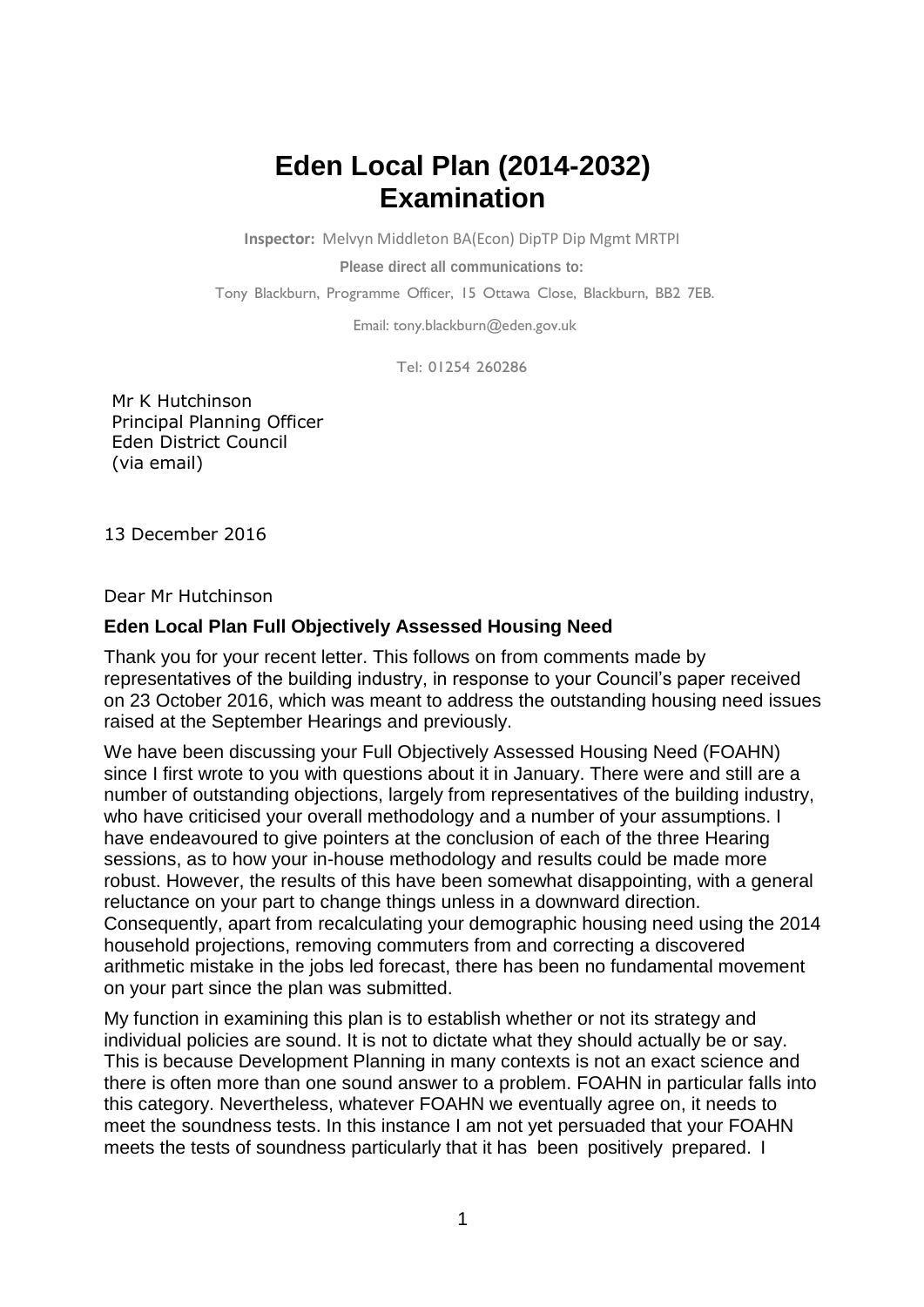consider that on the current evidence base I am unable to be able to justify your FOAHN in my report.

The National Planning Policy Framework (Framework) says that you should use your evidence base to ensure that the Local Plan meets the FOAHN and that in particular it should boost significantly the supply of housing. This is nowhere more important than in local planning authorities, such as Eden, that have been failing to deliver housing because of supply constraints. The National Planning Practice Guidance (PPG), whilst setting out a methodological approach to the establishment of the FOAHN, is not prescriptive and points out that there is no one methodological approach. Although not usual, your use of an in-house bespoke methodology for calculating your FOAHN, rather than one of the statistical packages, is not wrong. It nevertheless has to meet the guidance contained in the Framework and have regard to the advice contained in the PPG.

The Plan's development strategy is aimed at boosting economic activity within Eden District, whilst at the same time diversifying its economy and encouraging the establishment of more technical and better paid jobs. This is driven by a wish to reverse long established net out-migration trends among the younger element of the working-age population, particularly 16-24 year olds and a desire to increase average incomes in the district from a comparatively low level. To achieve this, the FOAHN is based on a jobs led calculation using a job forecast provided by Experian (135 additional jobs per annum). This has not been challenged and I do not take issue with it, although a jobs growth forecast of this magnitude, in a small district with a declining working age population, has clear ramifications for in-migration and the level of new housing required to accommodate it.

As further background I should point out that as you know, the District has one of the lowest unemployment rates in the whole of the UK, one of the lowest affordability ratios in the north-west and there is historic evidence of significant movement into this attractive rural area by persons over 50 who are either economically inactive or soon to be so and of second home purchases. The principal ramifications of these are net outmigration among the younger age groups and an affordable housing requirement that is comparatively high. In the absence of major investment through the public sector, the private housing market has to bear the brunt of meeting that need, if it is to be met. In consequence the higher the provision for market housing the more likely is the need for affordable housing to be met. Additionally, relative house prices are more likely to fall if there is more choice and competition in the private housing market, thereby making Eden more attractive to economically active migrants wishing to relocate, particularly those that are young adults.

The Framework expects you to boost the supply of housing and without this the affordability of housing in the district is unlikely to improve. This is because a continued comparative shortage of houses will lead, through competition, to a

commensurate disproportionate increase in their relative price. Because no land has been specifically allocated for housing development in Eden District since the adoption of the 1996 Local Plan, it is difficult to set a benchmark against which to measure a boost in supply because the market has been historically constrained. Average completions over the 15 years prior to 2016 were only 175dpa whereas since 2008 the target has been 239. However the recession probably had a significant impact on these figures, as well as the constrained land supply. The average in the four years, before 2006 was 212 and it has returned to 197 over the past four years despite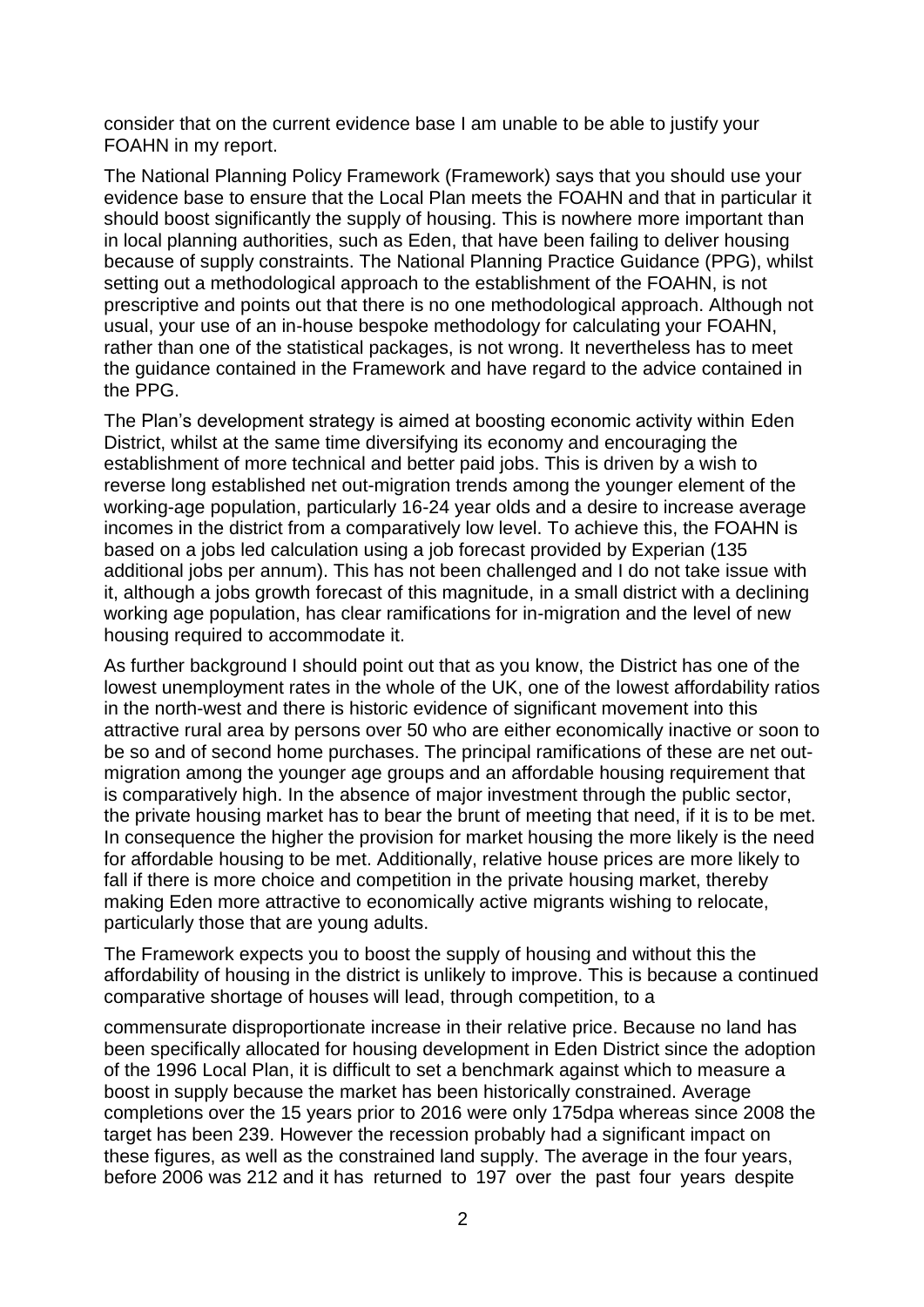the supply issues. In this context is the target of 216 sufficient to make a game changing impact on the area's economic development aspirations and prospects?

At the close of the September Hearings I asked your representatives in particular to look at:

- 1. the extent of supressed headship rates in the years immediately before 2011 on the demographic forecast and to make an allowance for it if appropriate.
- 2. the extent to which the jobs led forecast includes provision for the housing needs of economically inactive migrants and ones that will retire before the end of the plan period and if such migration is likely to be significant, to consider factoring it into the calculation.
- 3. address the criticisms of your methodology that you made yourself in the Strategic Housing Market Assessment, Taking Stock.

In response you have said that you are unable to accomplish 1 because it would require bespoke modelling work and the employment of consultants. However you acknowledge that in the Barton Wilmore calculation, using the 2012 household projections and adjusted for supressed headship rates, about 9 additional dwellings pa were required.

You accept that your methodology does not make an adjustment for economically inactive migrants in the jobs led forecast but point out that the district does not necessarily receive primarily retired in-migrants. You quote the 2015 mid-year population estimates but without any accompanying statistical information as justification. The final paragraphs of your Statement attempt to address your former criticisms.

In as much as 1 and 3 largely affect the demographic forecast and assuming you still wish to progress with a job led strategy, I do not propose to dwell on these considerations. If everything is taken into account, the revised forecast is

unlikely to result in a dwelling requirement much above 130, if indeed it is that high. As you are already proposing to use a job led forecast of 216, there would be a significant uplift in dwelling provision and in my view this meets the requirement for a market signals uplift in the context of the advice contained in the PPG.

Economically inactive migrants require somewhere to live and their exclusion from the job led calculations is a weakness in your methodology. The absence of an allowance for an increase in the number of second homes similarly reduces the robustness of your calculations, although that could be much less significant. The exclusion of migrating retirees from your calculations probably accounts for much of the difference between your forecast and that advanced by the building industry. Nevertheless, I do accept your proposition that the Popgroup model, used by Barton Wilmore to arrive at its forecast, is such that its circularity and underlying labour supply assumptions are likely to exaggerate the housing requirement from a jobs led forecast. However, it is far from clear as to the extent to which this has a bearing on the actual forecast.

The 2015 mid-year population estimates are a one year snap shot of demographic change based on a variety of indicators. It is generally accepted that the information that they contain is much less reliable than the census,